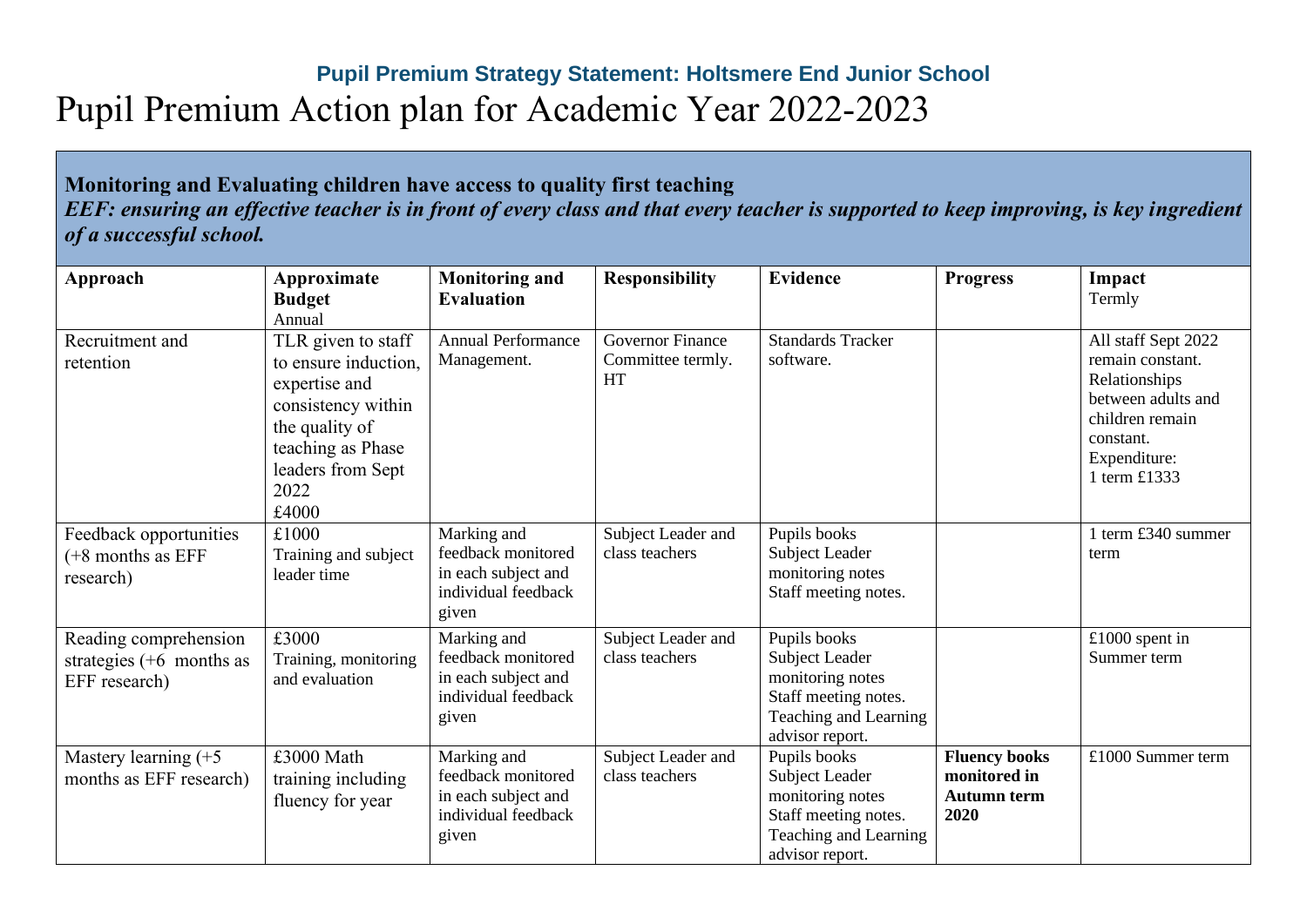| Pre teaching<br>opportunities<br>Collaborative learning<br>opportunities $(+5$ months<br>as EFF research) | 4 TA hours per<br>week<br>£1500                                                                                                                  | Sessions monitored                                 | Subject Leader and<br>class teachers | Progress data<br>Provision<br>maps                                         | <b>Happening on</b><br>individual basis<br>as difficult<br>because of<br>assembly time<br>taken up mostly<br>in class in the<br>Autumn term.                                                                                                                                                 | £500 1 term                                    |
|-----------------------------------------------------------------------------------------------------------|--------------------------------------------------------------------------------------------------------------------------------------------------|----------------------------------------------------|--------------------------------------|----------------------------------------------------------------------------|----------------------------------------------------------------------------------------------------------------------------------------------------------------------------------------------------------------------------------------------------------------------------------------------|------------------------------------------------|
| Attainment groups eg<br>Spelling $(+3$ months as<br>EFF research)                                         | DHT to complete<br>course: level 5<br>Diploma in<br>teaching learners<br>with dyslexia<br>£4000<br>Monitoring and<br>Evaluation £900<br>annually | Progress monitored<br>and evaluated for<br>impact. | Subject Leader and<br>class teachers | Pupils books<br>Subject Leader<br>monitoring notes<br>Staff meeting notes. | <b>School agreed</b><br>consistent<br>planning and<br>deliver of<br><b>Spelling</b><br>strategies.<br><b>Teaching and</b><br><b>Learning advisor</b><br>to work with<br><b>Subject leader to</b><br>develop teaching<br>of spelling across<br>the school in<br><b>Autumn/Spring</b><br>term. | Monitoring and<br>Evaluation<br>£300 per term. |
| <b>Targeted Academic Support</b>                                                                          |                                                                                                                                                  |                                                    |                                      |                                                                            |                                                                                                                                                                                                                                                                                              |                                                |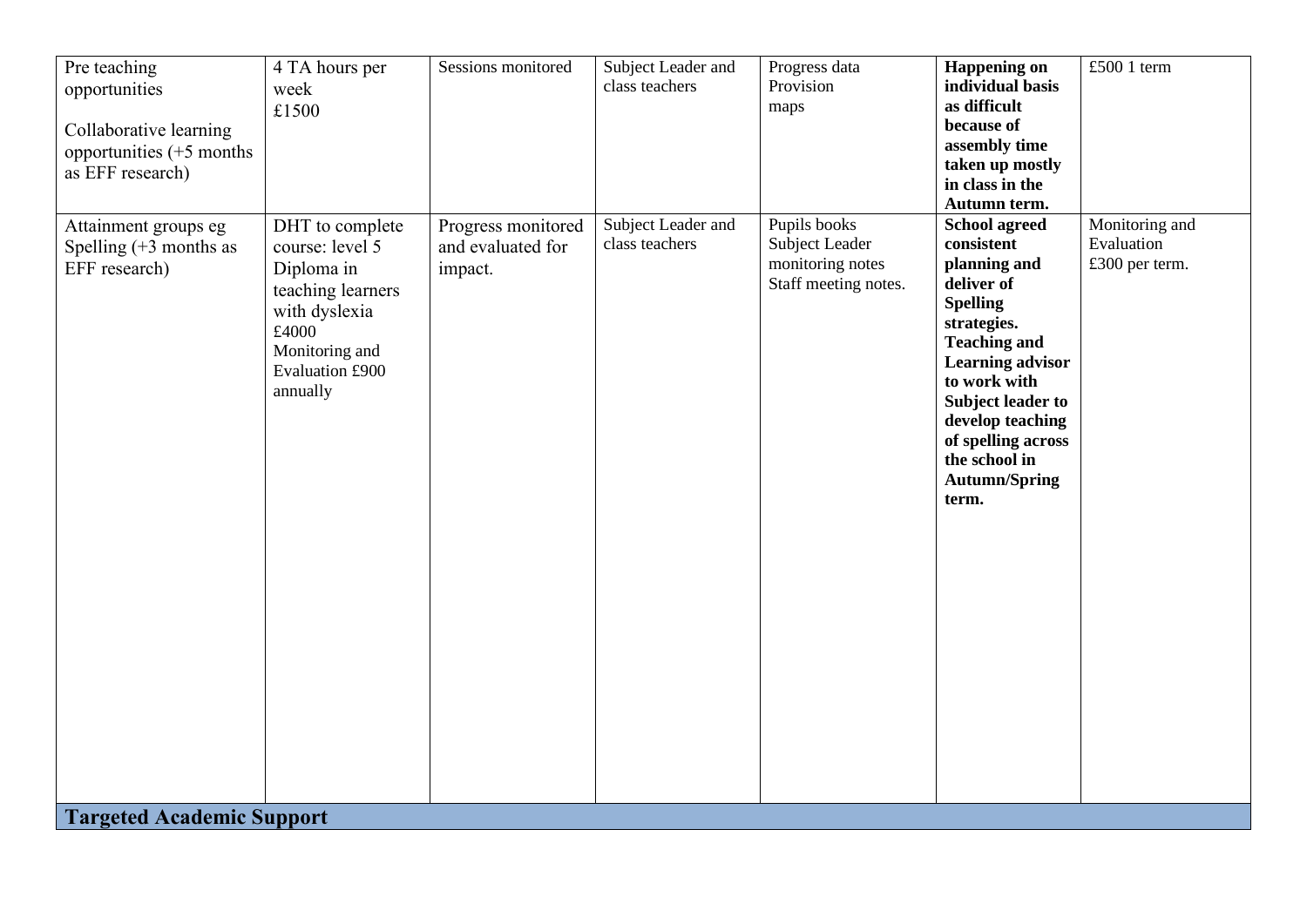*EEF: Considering how classroom teachers and teaching assistants can provide targeted academic support, including how to link one-to-one or small group intervention to classroom teaching, is an effective component of an effective Pupil Premium strategy.*

| Approach                                                                                      | Approximate<br><b>Budget</b>                                                                                                                                    | <b>Monitoring and</b><br><b>Evaluation</b>                                                                                                                        | <b>Responsibility</b>                                                         | <b>Evidence</b>                                                                                                                       | <b>Progress</b>                                                                                                                                                | Impact                      |
|-----------------------------------------------------------------------------------------------|-----------------------------------------------------------------------------------------------------------------------------------------------------------------|-------------------------------------------------------------------------------------------------------------------------------------------------------------------|-------------------------------------------------------------------------------|---------------------------------------------------------------------------------------------------------------------------------------|----------------------------------------------------------------------------------------------------------------------------------------------------------------|-----------------------------|
| Teacher and other adults<br>support in the classroom                                          | Maths Booster<br>Teachers booster<br>cost yearly £900<br>Additional adult<br>support for learning<br>£9,250 yearly                                              | Analysis of progress<br>data termly.<br>Half termly pupil<br>progress meetings                                                                                    | <b>SLT</b>                                                                    | Notes from pupil<br>progress meetings<br>Completed provision<br>maps updated half<br>termly for each year<br>group.<br>TA timetables. |                                                                                                                                                                | £3000 Termly                |
| Oral language<br>intervention $(+5$ months<br>as EFF research)                                | Learning Mentor<br>and DHT time<br>£11,350<br>Improving<br>vocabulary across<br>the school.<br>$£1000$ yearly                                                   | <b>Lesson</b> observations<br>and learning walks.<br>Environment<br>monitoring.<br>Analysis of progress<br>data termly.<br>Half termly pupil<br>progress meetings | Subject Leader<br><b>SLT</b>                                                  | Teachers plans for<br>every subject.<br>Working walls in<br>classrooms.<br>Staff meeting notes.<br>Pupil voice.                       | <b>Subject leader to</b><br>complete<br>environment<br>walk in Autumn<br>term.                                                                                 | £3783 Termly<br>£350 Termly |
| Vocabulary and Reading<br>comprehension                                                       | Maintenance of<br>Library and<br>ensuring every<br>child with class<br>teacher has a<br>reading book<br>appropriate to their<br>learning journey in<br>reading. |                                                                                                                                                                   | <b>Learning Mentor</b><br><b>Teaching Assistants</b><br><b>Class Teachers</b> | <b>Reading Passports</b><br>Library records in<br>class and library<br>software.<br>Progress data                                     | Every child given<br>new reading<br>book in Autumn<br>term. Children<br>having their<br>reading<br>monitored<br>weekly and<br>discussed at<br>learning review. |                             |
| Phonics intervention $(+4)$<br>months as EFF research)<br>1:1 support Teaching<br>assistants. | 4 hours per week<br>£1560.                                                                                                                                      | Learning walks.                                                                                                                                                   | HT and subject<br>Leader<br>Class teachers<br>Teaching Assistants.            | Progress data<br>Intervention records<br>Progress data                                                                                | <b>Phonics</b><br>observation                                                                                                                                  | £530                        |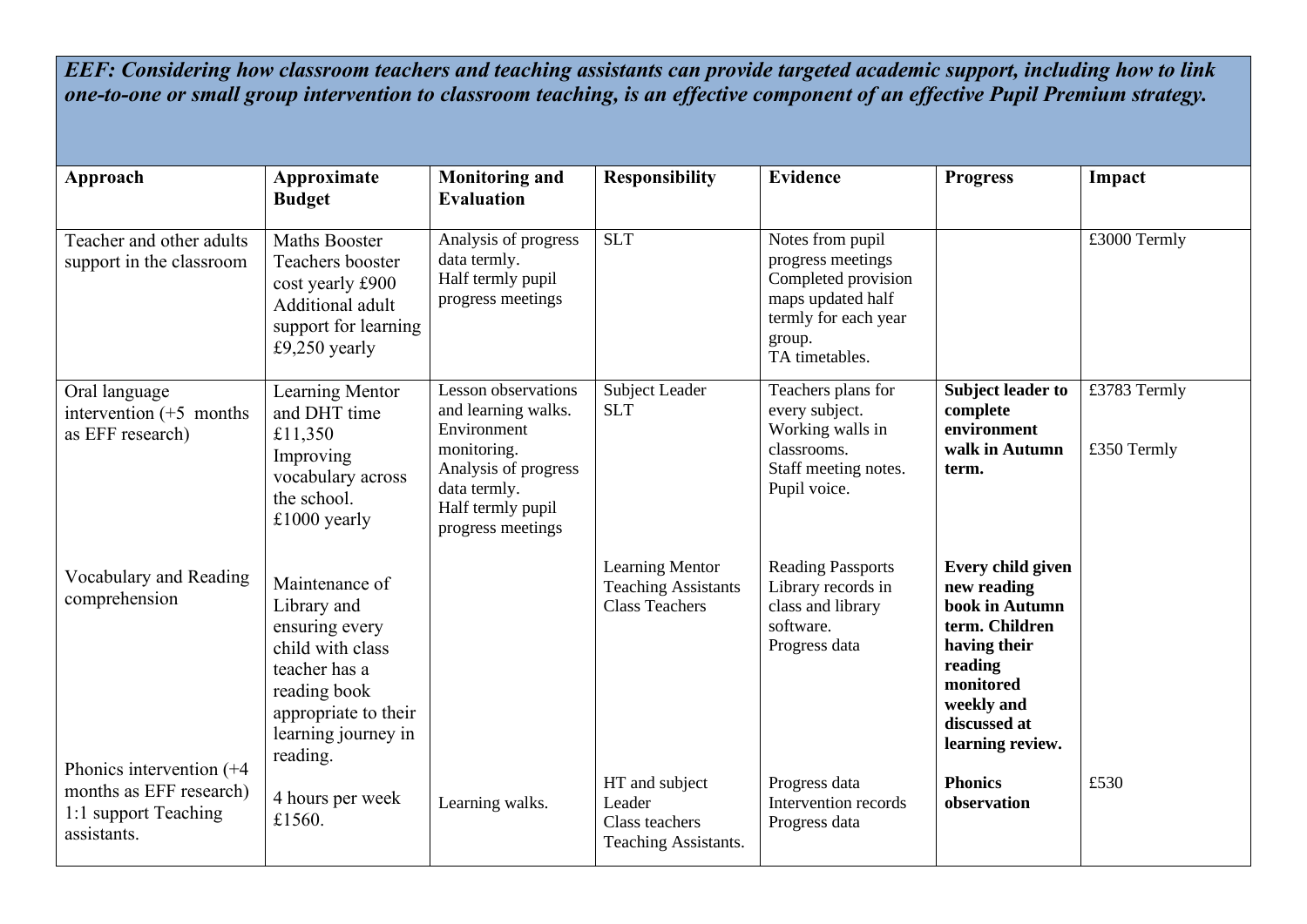| Attainment groups eg<br>Spelling $(+3$ months as<br>EFF research)                                                                                                                                                                                                                               | Phonics resources<br>via Little Wandle<br>subscription<br>£995          | Progress monitored<br>and evaluated for<br>impact.<br><b>Lesson</b> observations<br>and learning walks.<br>Environment<br>monitoring. | HT Subject leaders                                         | Progress data<br>Intervention records           |                                                                                                                         |                                        |
|-------------------------------------------------------------------------------------------------------------------------------------------------------------------------------------------------------------------------------------------------------------------------------------------------|-------------------------------------------------------------------------|---------------------------------------------------------------------------------------------------------------------------------------|------------------------------------------------------------|-------------------------------------------------|-------------------------------------------------------------------------------------------------------------------------|----------------------------------------|
| 1:2:1 Tuition $(+5$ months<br>as EFF research)                                                                                                                                                                                                                                                  | <b>Individual Maths</b><br>Tutor £3,540<br>Per year                     | Year 6 class teachers<br>to monitor the impact<br>and to direct the tutor<br>each week as to the<br>needs of the<br>individual pupil. | HT and class<br>teachers                                   | Progress data for<br>Maths.<br>Pupil voice.     | <b>Children</b><br>identified for<br>$1:2:1$ tuition<br>which will start<br>in first week<br>after Autumn<br>half term. | <b>Individual Maths tutor</b><br>£1180 |
| <b>Wider Strategies</b><br>EEF: Wider strategies relate to the most significant non-academic barriers to success in school, including attendances, behaviour<br>and social and emotional support – specific features of the community each school serves will affect spending in this category. |                                                                         |                                                                                                                                       |                                                            |                                                 |                                                                                                                         |                                        |
| Approach                                                                                                                                                                                                                                                                                        | Approximate<br><b>Budget</b>                                            | <b>Monitoring and</b><br><b>Evaluation</b>                                                                                            | <b>Responsibility</b>                                      | <b>Evidence</b>                                 | <b>Progress</b>                                                                                                         | Impact                                 |
| New books linked to areas<br>of the curriculum $-$ to<br>improve reading for<br>pleasure                                                                                                                                                                                                        | Donation from<br>Amazon.<br>Cost to school for<br>books.<br>£2000Yearly | Pupils monitored<br>number of books<br>completed and the<br>pitch of the books<br>being read.                                         | Class teachers<br>HT<br>Subject Leader.<br>Learning mentor | Reading progress data<br>Pupil voice            | New books being<br>bought for<br>children and<br><b>Kindles allocated</b><br>to children.                               | £670 per term                          |
| 1:1 Counselling and Play<br>therapy                                                                                                                                                                                                                                                             | £15,000 Annually                                                        | Pupils progress<br>monitored in order to<br>establish length of<br>support.                                                           | HT and all other staff                                     | Invoices<br><b>Parent Voice</b><br>Pupil voice. | Continuing<br>with new<br>cohort.                                                                                       | £5000 per term                         |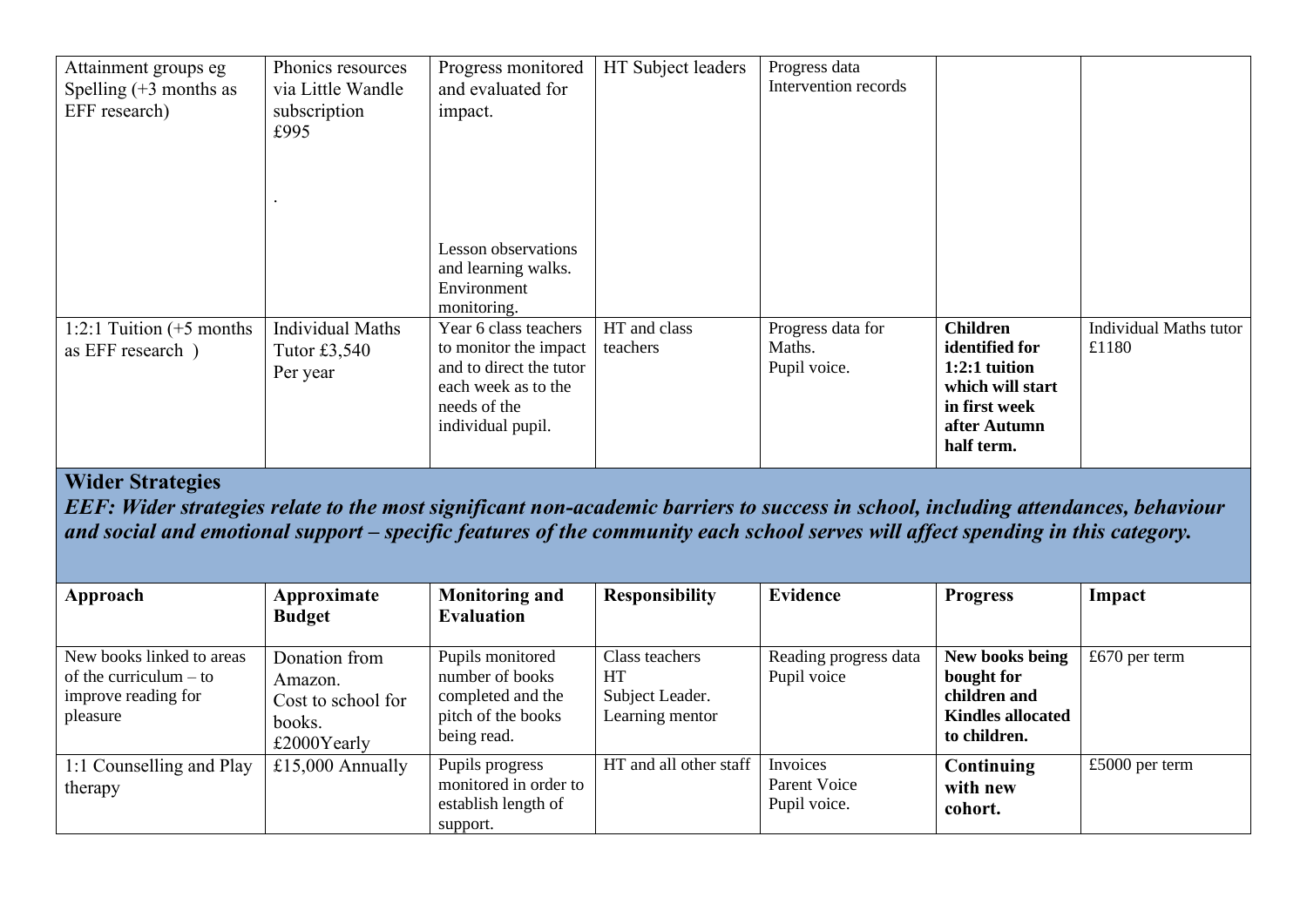| HT, DHT and<br>Pupil voice<br><b>Lesson</b> observations<br><b>Learning mentor</b><br>Improving behaviour<br>SEMH attendance and<br><b>Learning Mentor</b> |
|------------------------------------------------------------------------------------------------------------------------------------------------------------|
| Staff feedback<br>tracks behaviour<br>across the school as<br>Learning mentor<br>and learning walks.<br>time £11250 and<br>behaviour for learning:         |
| records and<br>evidenced in<br>Environment<br>DHT time<br>Social and emotional                                                                             |
| behaviour records.<br>monitoring.<br>creates actions<br>learning $(+4$ months as<br>£5090                                                                  |
| plans with<br>EFF research)<br>(See below)                                                                                                                 |
| children to<br>Increased attendance<br>Behaviour intervention                                                                                              |
| improve<br>for some focus<br>$(+3$ months as EFF                                                                                                           |
| children's<br>children.<br>Learning to Learn<br>research)                                                                                                  |
| learning<br>Increased attendance<br>intervention                                                                                                           |
| behaviour.                                                                                                                                                 |
| Parental engagement $(+3)$                                                                                                                                 |
| months as EFF research)<br>Homework club<br>Increased attendance<br><b>Learning mentor</b>                                                                 |
| liaises with<br>Homework $(+2$ months<br>learning mentor<br>£3600 Autumn term                                                                              |
| parents and<br>as EFF research)<br>time 2 hours per<br>carers to                                                                                           |
| week plus TA after<br>increase                                                                                                                             |
| school provision<br>Peer mediation training<br>attendance.                                                                                                 |
| and weekly catch up by                                                                                                                                     |
| learning Mentor initially<br>Peer to peer                                                                                                                  |
| 1 hour training and 15<br>opportunities                                                                                                                    |
| mins per week thereafter.<br>severely limited                                                                                                              |
| in Autumn term                                                                                                                                             |
| Peer tutoring $(+5$ months<br>because of Covid                                                                                                             |
| as EFF research )<br>restrictions.                                                                                                                         |
| <b>Learning mentor</b><br>Peer to peer librarians                                                                                                          |
| working with<br>Peer to Peer Marathon                                                                                                                      |
| individual<br>Ambassadors                                                                                                                                  |
| children to<br>Peer to Peer Learning to                                                                                                                    |
| support their<br>Learn Ambassadors.                                                                                                                        |
| learning needs.<br>Peer to Peer Digital                                                                                                                    |
| Leaders                                                                                                                                                    |
|                                                                                                                                                            |
|                                                                                                                                                            |
|                                                                                                                                                            |
|                                                                                                                                                            |
|                                                                                                                                                            |
|                                                                                                                                                            |
|                                                                                                                                                            |
|                                                                                                                                                            |
|                                                                                                                                                            |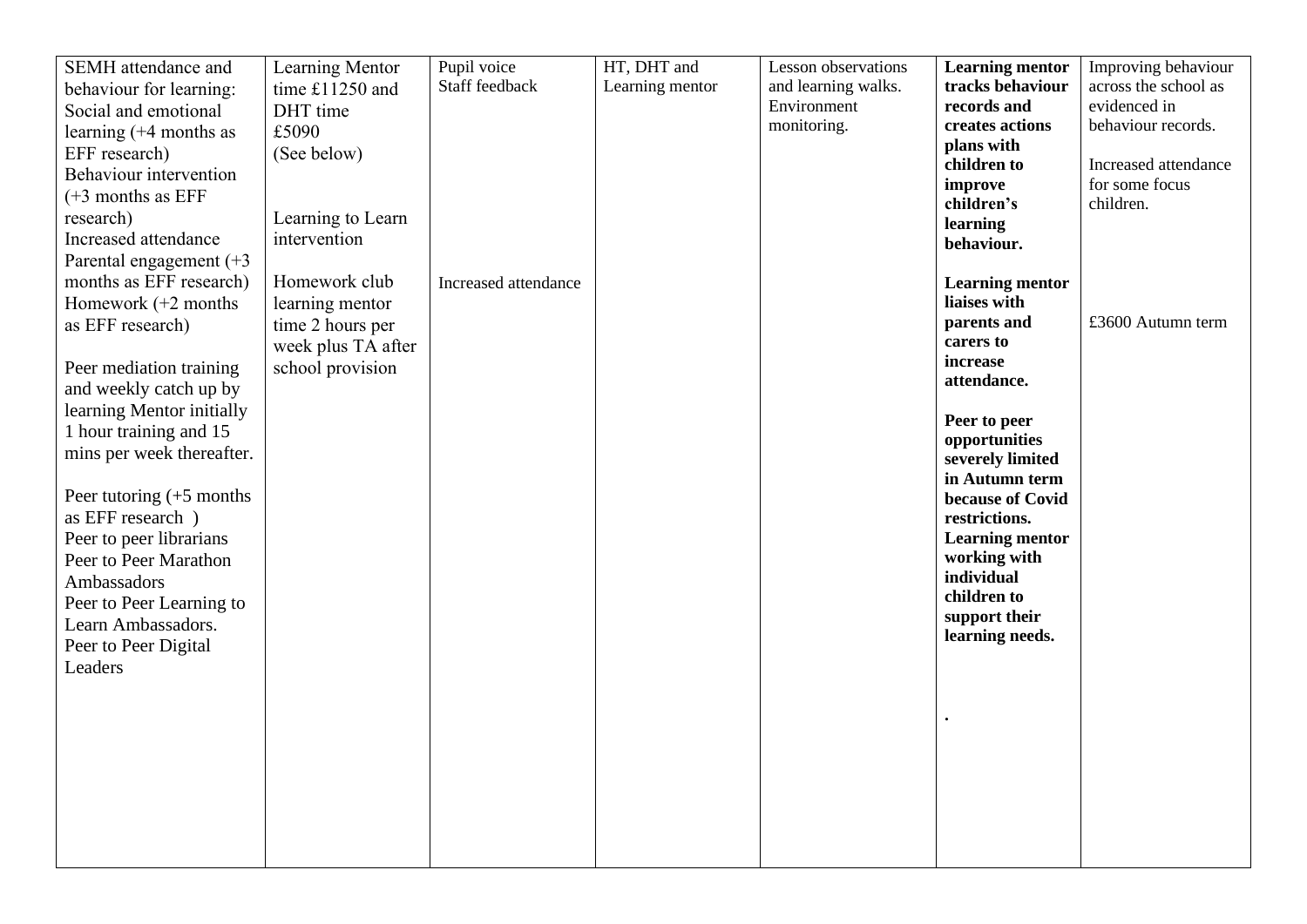| Membership of              | £125                | Pupil voice                       | HT, DHT and                | All staff to attend    |                    | <b>Audit created Autumn</b> |
|----------------------------|---------------------|-----------------------------------|----------------------------|------------------------|--------------------|-----------------------------|
| attachment aware schools   | Creation of Trauma  | Staff feedback                    | Learning mentor            | Trauma and             |                    | Term and to be              |
| audit (ARC)                | and Attachment      |                                   |                            | Attachment training.   |                    | completed in through        |
|                            | Audit and           |                                   |                            |                        |                    | year                        |
|                            | implementation of   |                                   |                            |                        |                    |                             |
|                            | Strategies          |                                   |                            |                        |                    |                             |
|                            | including training. |                                   |                            |                        |                    |                             |
| Arts Participation $(+2)$  | Young Voices        | Pupil voice and                   | HT and Year 6              | Pupil voice and parent | <b>Summer Term</b> |                             |
| months as EFF research)    | opportunity at the  | parent voice                      | teachers                   | voice                  |                    |                             |
|                            | O2 and musical      |                                   |                            |                        |                    |                             |
|                            | theatre teacher     |                                   |                            |                        |                    |                             |
|                            | £1000               |                                   |                            |                        |                    |                             |
|                            | Theatre trip        |                                   |                            |                        |                    |                             |
|                            | £1000               |                                   |                            |                        |                    |                             |
| Uniform (+PE)bank          | £100 for uniform    | Monitor the pupils                | HT and Learning            | PE lesson observations |                    | £100                        |
|                            | Weekly 15 mins      | progress in PE and                | <b>Mentor Sports Coach</b> |                        |                    | September spend             |
|                            | learning mentor     | that the PPG pupils               | <b>Class Teachers</b>      |                        |                    | £450                        |
|                            | time to chase up    | now take part in PE               |                            |                        |                    |                             |
|                            | children with no    | lessons more                      |                            |                        |                    |                             |
|                            | PE kit.             | regularly.                        |                            |                        |                    |                             |
|                            |                     | Increase in sense of              |                            |                        |                    |                             |
|                            | All PPG pupils      | belonging when                    |                            |                        |                    |                             |
|                            | given PE T shirt    | pupils wear the<br>correct school |                            |                        |                    |                             |
|                            | and shorts £450     | uniform.                          |                            |                        |                    |                             |
| Daily fruit-Pupils         | £3,500 Annually     | Regularly monitor                 | HT                         | Pupil voice            |                    | £1166 per term              |
| arriving at school without |                     | wastage as well as                |                            |                        |                    |                             |
| having breakfast and       |                     | numbers of pupils                 |                            |                        |                    |                             |
|                            |                     | eating the fruit daily.           |                            |                        |                    |                             |
| hungry                     |                     |                                   |                            |                        |                    |                             |
| <b>Cycle Proficiency</b>   | £300                | Monitor the quality               | HT                         | Pupil voice            | <b>Summer Term</b> | Summer term cost            |
| training                   |                     | of the provision and              |                            |                        |                    |                             |
|                            |                     | evaluate the progress             |                            |                        |                    |                             |
|                            |                     | made.                             |                            |                        |                    |                             |
| Subsidising residential    | £3000               | Monitor the quality               | HT                         | Pupil voice            |                    | Summer term cost            |
| trip                       |                     | of the provision and              |                            | Written report         |                    |                             |
|                            |                     | the ensure the                    |                            | following trip         |                    |                             |
|                            |                     | required impact is                |                            | Parent voice           |                    |                             |
|                            |                     | gained eg. Raise in               |                            | Staff voice            |                    |                             |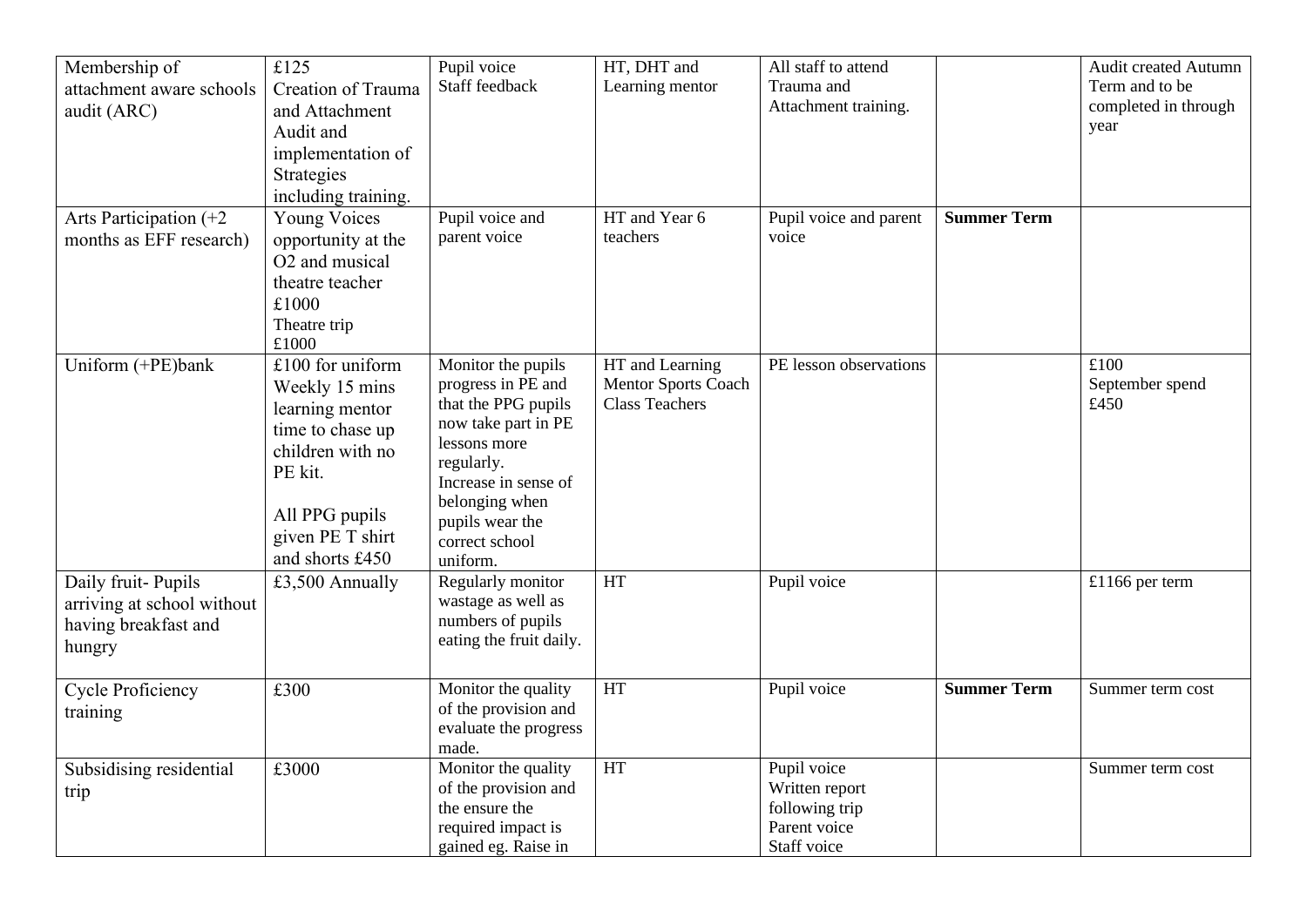|                               |                 | self-esteem,           |           | Photos         |                |
|-------------------------------|-----------------|------------------------|-----------|----------------|----------------|
|                               |                 | organisation,          |           |                |                |
|                               |                 | resilience,            |           |                |                |
|                               |                 | overcoming a fear of   |           |                |                |
|                               |                 | failure                |           |                |                |
|                               |                 |                        |           |                |                |
| Subsidising educational       | £5,000          | Monitor the quality    | <b>HT</b> | Pupil voice    |                |
| trips                         |                 | of the provision and   |           | Written report |                |
|                               |                 | the ensure the         |           | following trip |                |
|                               |                 | required impact is     |           | Parent voice   |                |
|                               |                 | gained eg. Raise in    |           | Staff voice    |                |
|                               |                 | self-esteem,           |           | Photos         |                |
|                               |                 | organisation,          |           |                |                |
|                               |                 | resilience,            |           |                |                |
|                               |                 |                        |           |                |                |
|                               |                 | overcoming a fear of   |           |                |                |
|                               |                 | failure. Ensuring the  |           |                |                |
|                               |                 | pupils gain            |           |                |                |
|                               |                 | knowledge and skills   |           |                |                |
|                               |                 | linked to the wider    |           |                |                |
|                               |                 | curriculum             |           |                |                |
| School Minibus rental         | £3600           | Children gain more     | <b>HT</b> | Pupil voice    | £1200 per term |
|                               |                 | life experiences that  |           | Written report |                |
|                               |                 | create a rise in       |           | following trip |                |
|                               |                 | ambition for the       |           | Parent voice   |                |
|                               |                 |                        |           |                |                |
|                               |                 | future.                |           | Staff voice    |                |
|                               |                 |                        |           | Photos         |                |
| <b>OPAL</b> intervention      | £4750 Support   | Children have more     | <b>HT</b> | Pupil voice    |                |
| approach to improving         | package         | productive playtimes   |           | Written report |                |
| lunchtimes and playtimes      | £2000 resources | and lunchtimes learn   |           | following trip |                |
|                               |                 | life skills of working |           | Parent voice   |                |
|                               |                 | collaboratively and    |           | Staff voice    |                |
|                               |                 | child led learning     |           | Photos         |                |
|                               |                 | through play.          |           |                |                |
|                               |                 |                        |           |                |                |
| <b>Introduction to Forest</b> | £2340 sessions  | Children learn how     | <b>HT</b> | Pupil voice    | £60 per weekly |
| schools with the Infant       |                 | to adapt and change    |           | Written report | session        |
| school                        | £350 resources  | the way in which       |           | following trip |                |
|                               |                 | they tackle activities |           | Parent voice   |                |
|                               |                 | in different weather   |           | Staff voice    |                |
|                               |                 | conditions. Children   |           | Photos         |                |
|                               |                 | are encouraged to      |           |                |                |
|                               |                 | take risks and work    |           |                |                |
|                               |                 | in an area and         |           |                |                |
|                               |                 |                        |           |                |                |